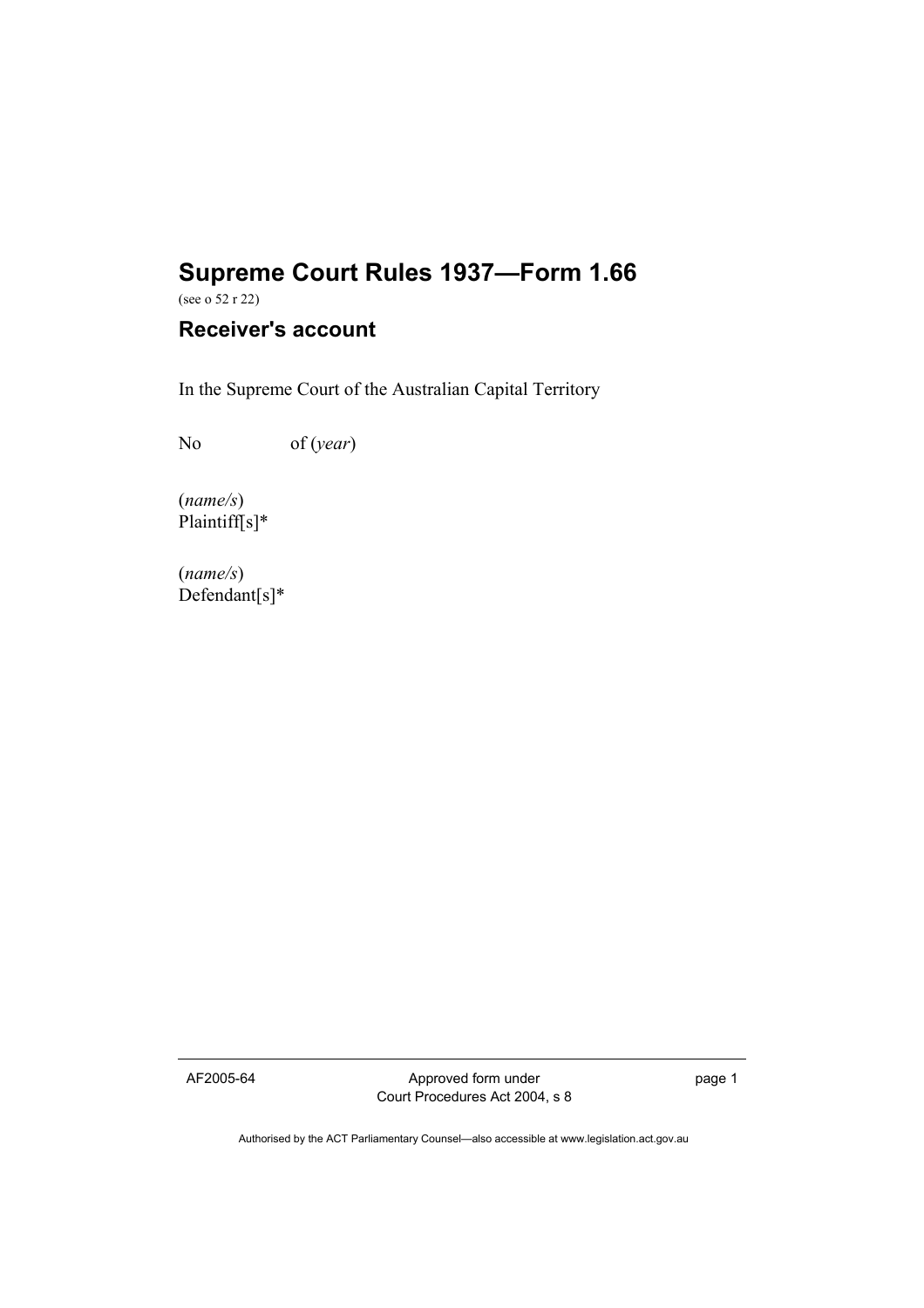To accord with the order } The [ ] account of *AB*, the receiver appointed in this cause [*or*, under an order made in this cause, dated , *to receive the rents and profits of the real estate, and to collect and get in the outstanding personal estate* of *CD*, the testator [*or*, intestate] in this cause named, from to ...

#### REAL ESTATE—RECEIPTS

| item<br>number | date<br>when | tenant's name | description of premises    | annual rent | arrears<br>due at | amount<br>due at | amount<br>received | amount<br>remainin | observations |
|----------------|--------------|---------------|----------------------------|-------------|-------------------|------------------|--------------------|--------------------|--------------|
|                | received     |               |                            |             |                   |                  |                    | g due              |              |
|                |              |               |                            |             |                   |                  |                    |                    |              |
|                |              | John Jones    | Home Farm, Tharwa          |             |                   |                  |                    |                    |              |
|                |              | Thomas Jones  | House at Tharwa, aforesaid |             |                   |                  |                    |                    |              |

#### PAYMENTS AND ALLOWANCES ON ACCOUNT OF REAL ESTATE

| item no | date of<br>payment<br>or allowance | names of persons to whom paid or allowed | for what purpose paid or allowed                                                                          | amount |
|---------|------------------------------------|------------------------------------------|-----------------------------------------------------------------------------------------------------------|--------|
|         |                                    | Sun Fire Office<br>Thomas Carpenter      | One year's insurance of, due<br>Bill for repairs at house let to Thomas Jones<br>Income<br>Total payments |        |

AF2005-64 **Supreme Court Rules 1937—Form 1.66 page 2** page 2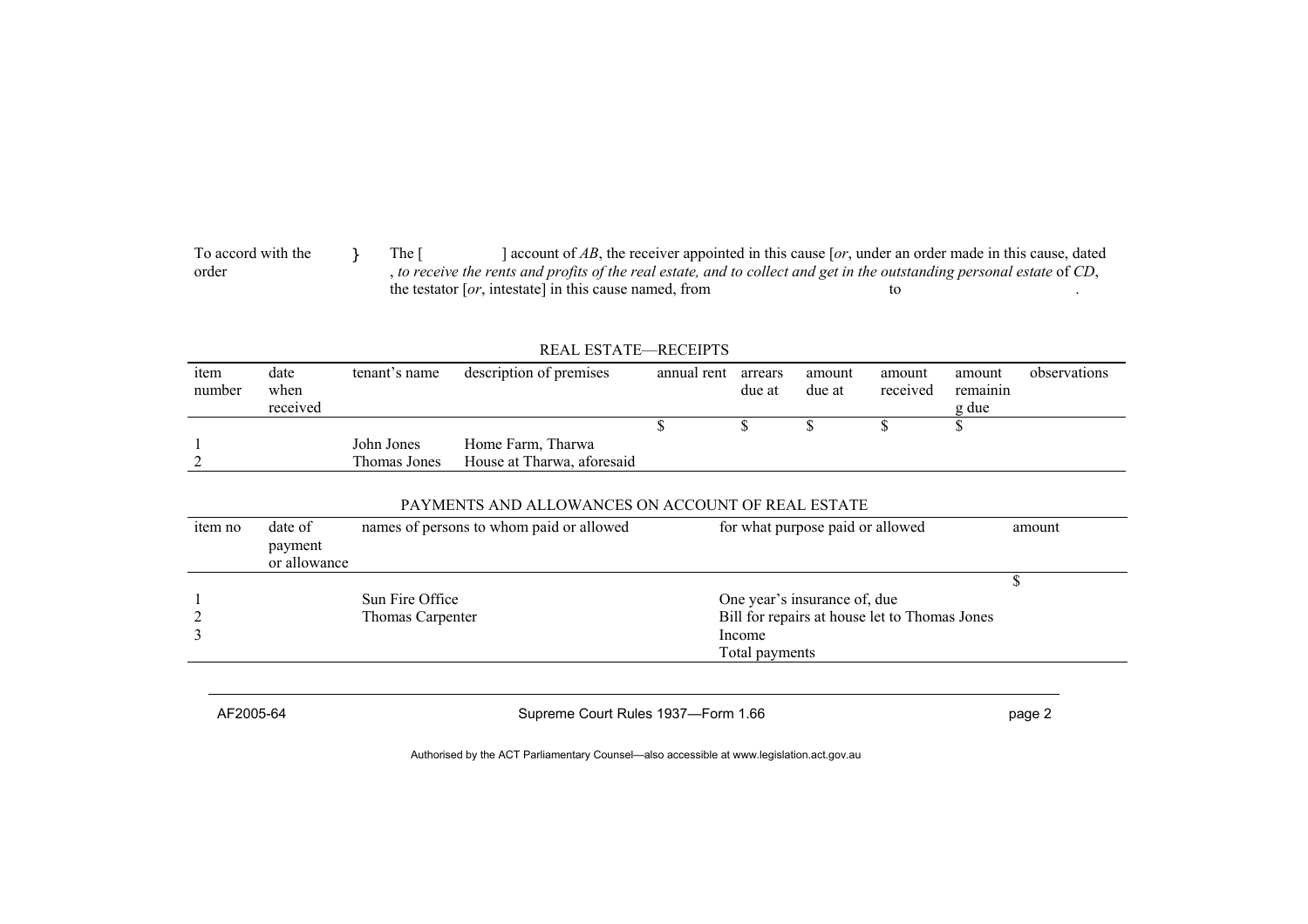| RECEIPTS ON ACCOUNT OF PERSONAL ESTATE                                                                                                                                                          |                          |                                        |                                | PAYMENTS AND ALLOWANCES ON ACCOUNT OF PERSONAL<br><b>ESTATE</b> |                |                                    |                                                |    |                                        |    |                           |
|-------------------------------------------------------------------------------------------------------------------------------------------------------------------------------------------------|--------------------------|----------------------------------------|--------------------------------|-----------------------------------------------------------------|----------------|------------------------------------|------------------------------------------------|----|----------------------------------------|----|---------------------------|
| item<br>number                                                                                                                                                                                  | date<br>when<br>received | names of persons<br>from whom received | on what<br>account<br>received | amount<br>received                                              | item<br>number | date<br>when<br>paid or<br>allowed | names of persons to<br>whom paid or<br>allowed |    | for what<br>purpose paid<br>or allowed |    | amount paid<br>or allowed |
|                                                                                                                                                                                                 |                          |                                        |                                | \$                                                              |                |                                    |                                                |    |                                        |    | \$                        |
|                                                                                                                                                                                                 |                          |                                        |                                | <b>SUMMARY</b>                                                  |                |                                    |                                                |    |                                        |    |                           |
| Amount of balance due from receiver on account of real estate on last account<br>Amount of receipts on the above account of real estate                                                         |                          |                                        |                                |                                                                 |                |                                    |                                                |    |                                        | \$ |                           |
| \$<br>Balance of last account paid into court<br>Amount of payments and allowances in the above account of real estate<br>Amount of receiver's costs of passing this account as to real estate  |                          |                                        |                                |                                                                 |                |                                    |                                                |    |                                        |    |                           |
| Balance due from the receiver on account of real estate<br>\$<br>\$                                                                                                                             |                          |                                        |                                |                                                                 |                |                                    |                                                | \$ |                                        |    |                           |
| Amount of balance due from receiver on last account of personal estate<br>Amount of receipts on the above account of personal estate                                                            |                          |                                        |                                |                                                                 |                |                                    |                                                |    |                                        |    |                           |
| Balance of last account paid into court<br>Amount of payment and allowances on the above account of personal estate<br>Amount of receiver's costs of passing this account as to personal estate |                          |                                        |                                |                                                                 |                |                                    |                                                |    |                                        |    |                           |

AF2005-64 **Supreme Court Rules 1937—Form 1.66 page 3** page 3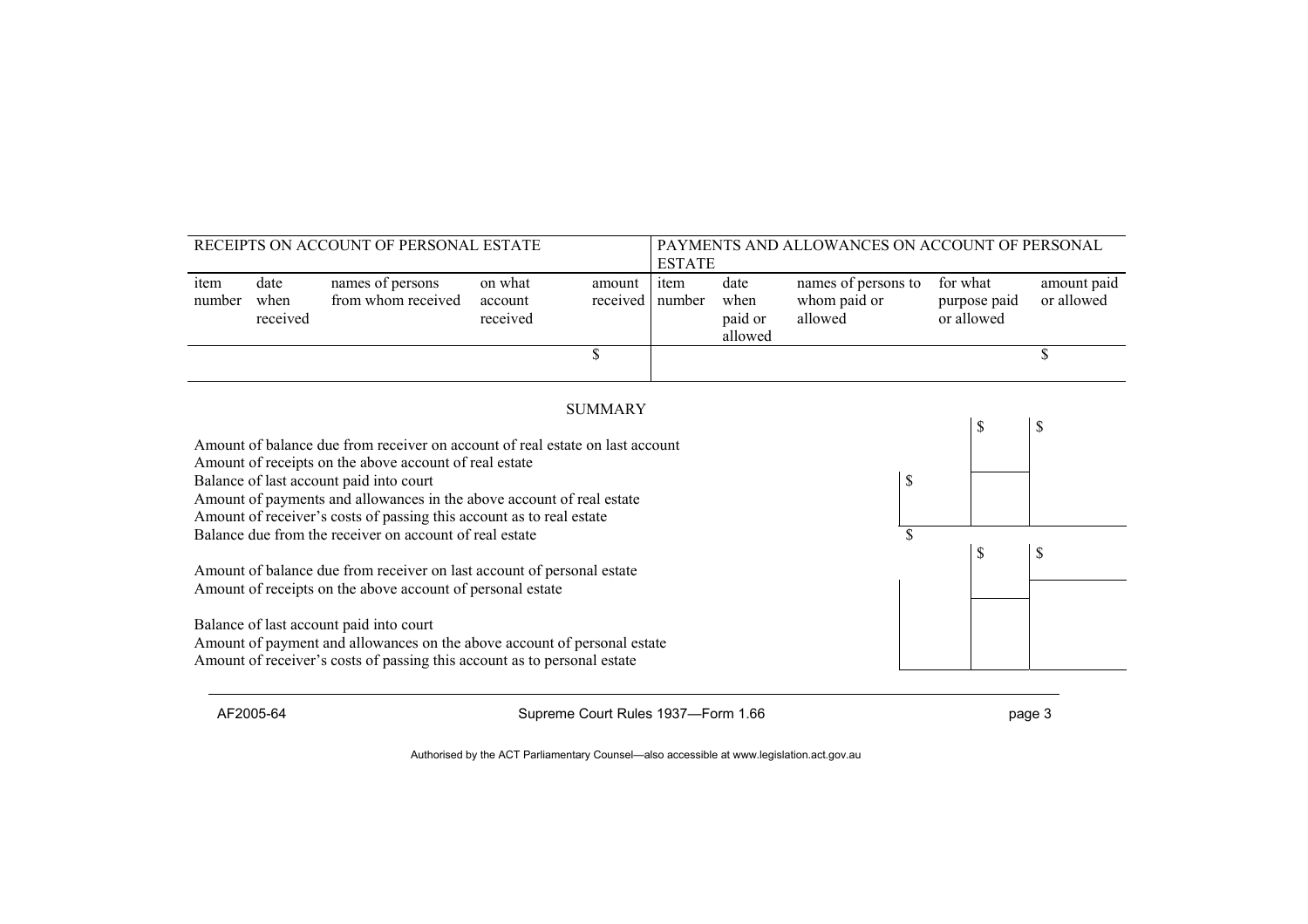Balance due from the receiver on account of personal estate  $\frac{1}{\sqrt{2\pi}}$ 

*\*(delete if inapplicable)* 

AF2005-64 **Supreme Court Rules 1937—Form 1.66 page 4** page 4